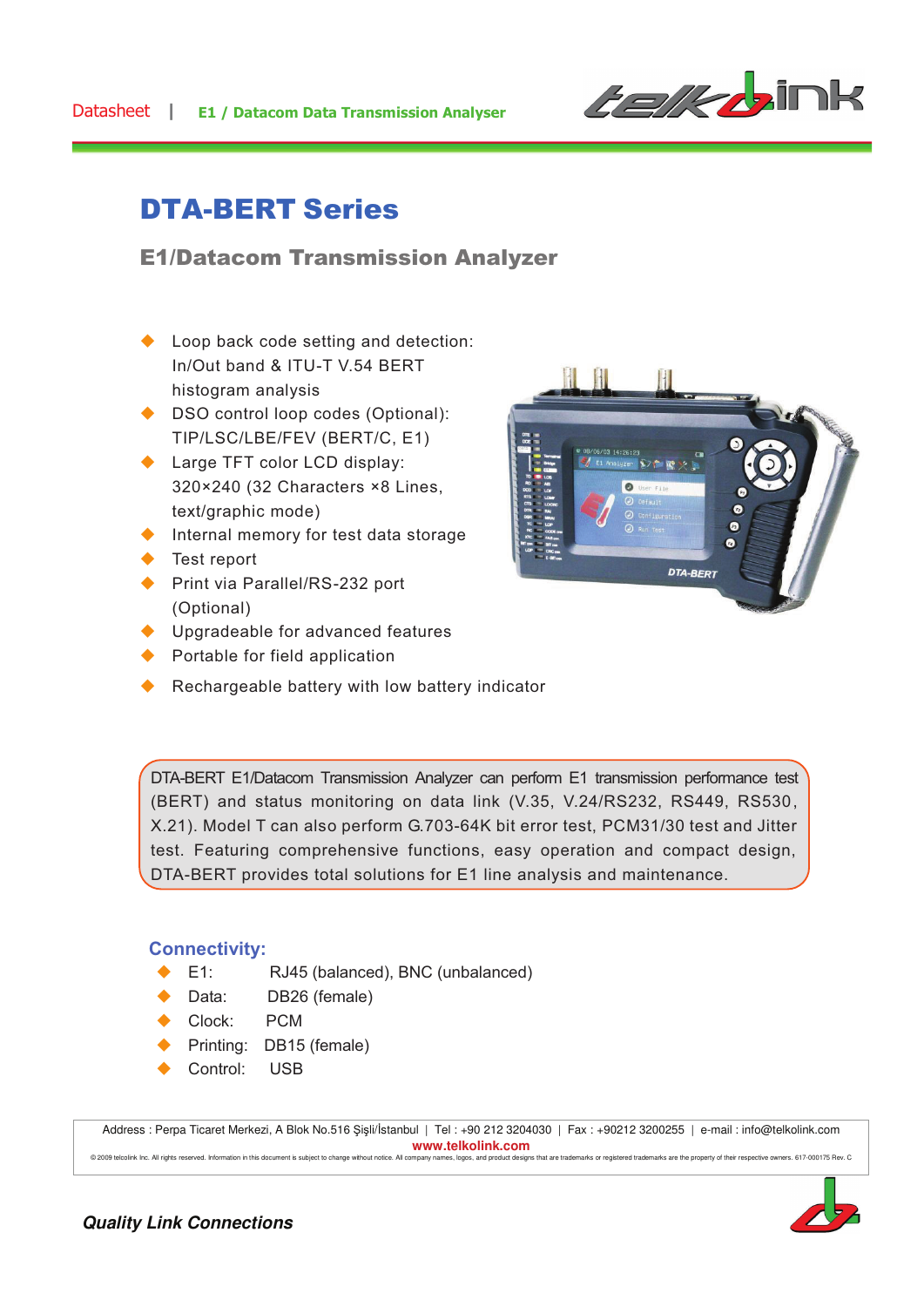

## **Specifications**

| <b>Model</b>                            | <b>DTA-BERT/C</b> | DTA-BERT/E1        | <b>DTA-BERT/T</b>   |
|-----------------------------------------|-------------------|--------------------|---------------------|
| <b>Application</b>                      | E1+Datacom        | E1                 | E1+Jitter+G.703-64K |
| <b>Basic Function</b>                   |                   |                    |                     |
| E1                                      | $\bullet$         | $\bullet$          | $\bullet$           |
| Datacom                                 |                   |                    |                     |
| G.703-64K                               |                   |                    |                     |
| <b>Jitter Test</b>                      | ۰                 |                    | $\bullet$           |
| G.703 Level                             | ÷                 |                    | $\bullet$           |
| Pulse Shape                             |                   |                    |                     |
| Dual E1 BER Online                      |                   |                    |                     |
| Monitoring & Time Slot                  |                   |                    |                     |
| Analysis                                |                   |                    |                     |
| Two-way Voice Monitoring                |                   |                    |                     |
| Test                                    |                   |                    |                     |
| <b>PCM Emulation Test</b>               |                   |                    |                     |
| E1                                      | <b>DTA-BERT/C</b> | <b>DTA-BERT/E1</b> | <b>DTA-BERT/T</b>   |
| $75\Omega$ & 120 $\Omega$ Interface     | $\bullet$         |                    |                     |
| Line Code Type: AMI, HDB3               | $\bullet$         |                    |                     |
| Out of Service/ In-Service              | $\bullet$         |                    |                     |
| Through Mode                            | $\overline{a}$    |                    |                     |
| $N \times 64K$ BERT                     | $\bullet$         | $\bullet$          |                     |
| Variety of Error Insertion              | $\bullet$         |                    |                     |
| Variety of Alarm Insertion              |                   |                    | ●                   |
| <b>Timeslot Contents &amp; Activity</b> |                   |                    |                     |
| Monitoring                              |                   |                    |                     |
| PRBS, Fixed & User-defined              | $\bullet$ (32bit) | $\bullet$ (32bit)  | $\bullet$ (32bit)   |
| <b>Test Patterns</b>                    |                   |                    |                     |
| Clock Source:                           |                   |                    |                     |
| Internal/Recovery/External              |                   |                    |                     |
| <b>External Clock</b>                   | $\bullet$         |                    | $\bullet$           |
| Round Trip Delay                        |                   |                    |                     |
| Measurement                             |                   |                    |                     |
| Internal Offset Clock                   |                   |                    |                     |
| Frequency Offset                        |                   |                    |                     |
| Measurement                             |                   |                    |                     |
| Audio/ DTMF Insertion                   |                   |                    |                     |
| <b>Datacom</b>                          | <b>DTA-BERT/C</b> | DTA-BERT/E1        | <b>DTA-BERT/T</b>   |
| DTE/DCE                                 |                   |                    |                     |
| V, X, RS, EIA Datacom                   | $\bullet$         |                    |                     |
| V.24/RS232 (Synchronous                 |                   |                    |                     |
| and Asynchronous)                       |                   |                    |                     |

Address : Perpa Ticaret Merkezi, A Blok No.516 Şişli/İstanbul | Tel : +90 212 3204030 | Fax : +90212 3200255 | e-mail : info@telkolink.com **www.telkolink.com** 

@ 2009 telociink Inc. All rights reserved. Information in this document is subject to change without notice. All company names, logos, and product designs that are trademarks or registered trademarks are the property of th